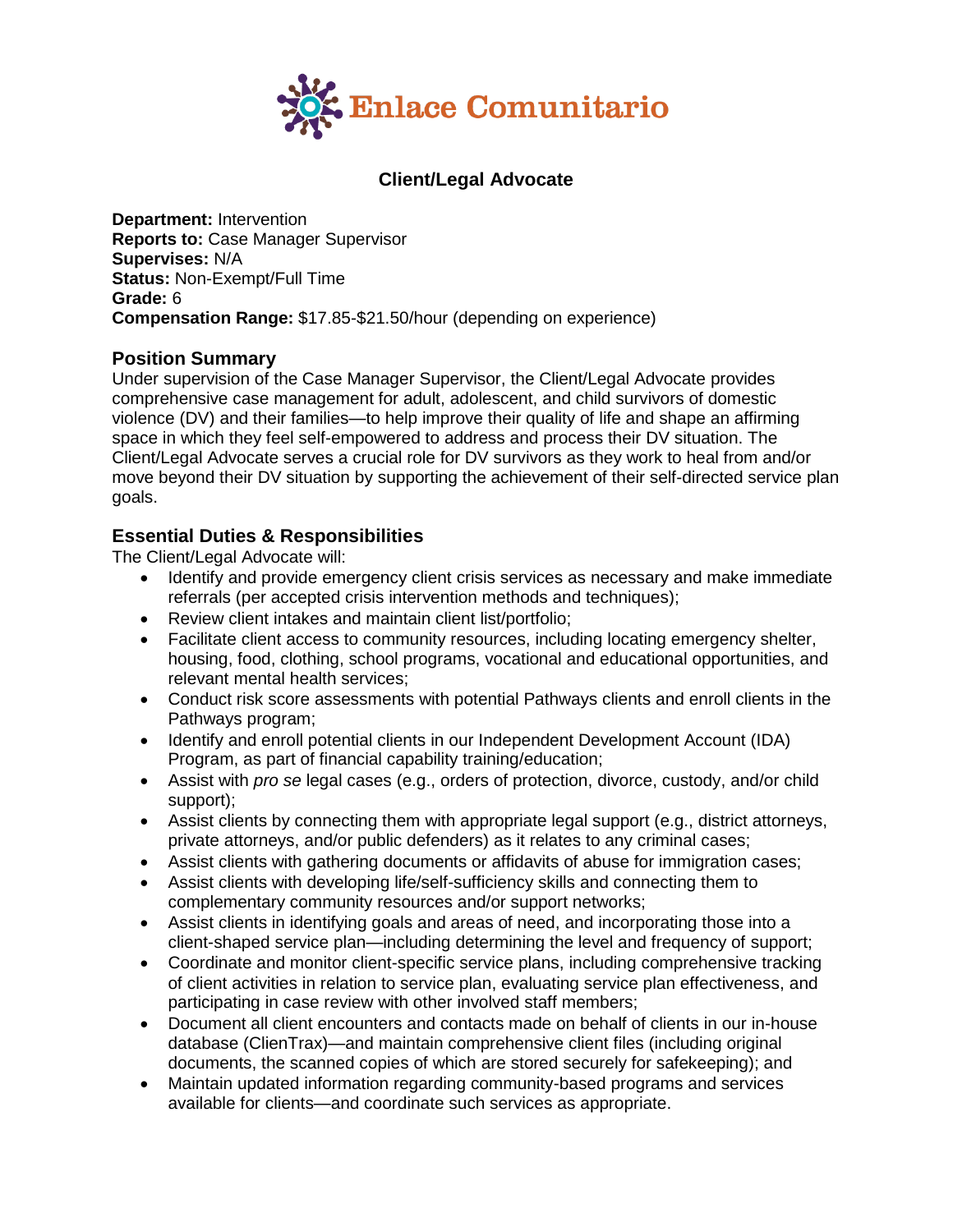

In addition to the essential duties outlined above, the Client/Legal Advocate will:

- Be committed to advancing immigrant rights, gender equity, and socioeconomic justice;
- Be committed to advancing Enlace's mission, vision, core values, and programmatic goals;
- Leverage best practices for facilitating positive, constructive interpersonal communication—including an ability to navigate and resolve conflict in a manner that values and respects relationships with colleagues and community partners; and will engage in direct communication with a solutions-oriented approach;
- Be highly organized, self-motivated, detail-oriented, creative, and demonstrate excellent time management in managing multiple projects;
- Exercise emotional maturity and a sense of humor in resolving pressing issues or project components;
- Be a collaborative team player who shares responsibilities, and supports and acknowledges colleagues' contributions;
- Respect differences in race, ethnicity, age, gender, gender identity, gender expression, sexual orientation, religion (or lack thereof), ability, arrest or conviction history, socioeconomic status, and immigration status; and
- Be flexible to manage other duties as assigned.

The duties and responsibilities outlined above do not comprise a comprehensive list and are intended to provide a representation of the general nature and level of work performed by an employee in this capacity. Enlace maintains the right to augment, realign, or remove duties and responsibilities as business dictates.

# **Knowledge, Skills, & Abilities**

The following characteristics are essential to the performance of this position.

- Knowledge of community resources and services;
- Ability to monitor, assess, and record client progress toward their service plan goals, and make adjustments to plans and services;
- Strong interpersonal and communication skills and the ability to work effectively with a wide range of constituencies in a diverse community;
- Ability to assess/gauge clients' relative mental state and develop individual service plan goals;
- Ability to communicate client information to other professionals over the telephone under crisis circumstances;
- Ability to gather data, compile information, and prepare reports;
- Ability to plan, implement, and evaluate individual client programs.
- Records maintenance skills:
- Must have strong verbal and written communication skills in both English and Spanish especially when communicating client-specific information; and
- Must demonstrate a commitment to social justice issues, such as immigrants' rights and the prevention of domestic violence.

**Please note**: an individual is not required to disclose information about mental or physical limitations that may potentially interfere with work performance. However, a reasonable accommodation is only possible if Enlace is notified of modifications that may be necessary for the individual to adequately perform the duties of the position.